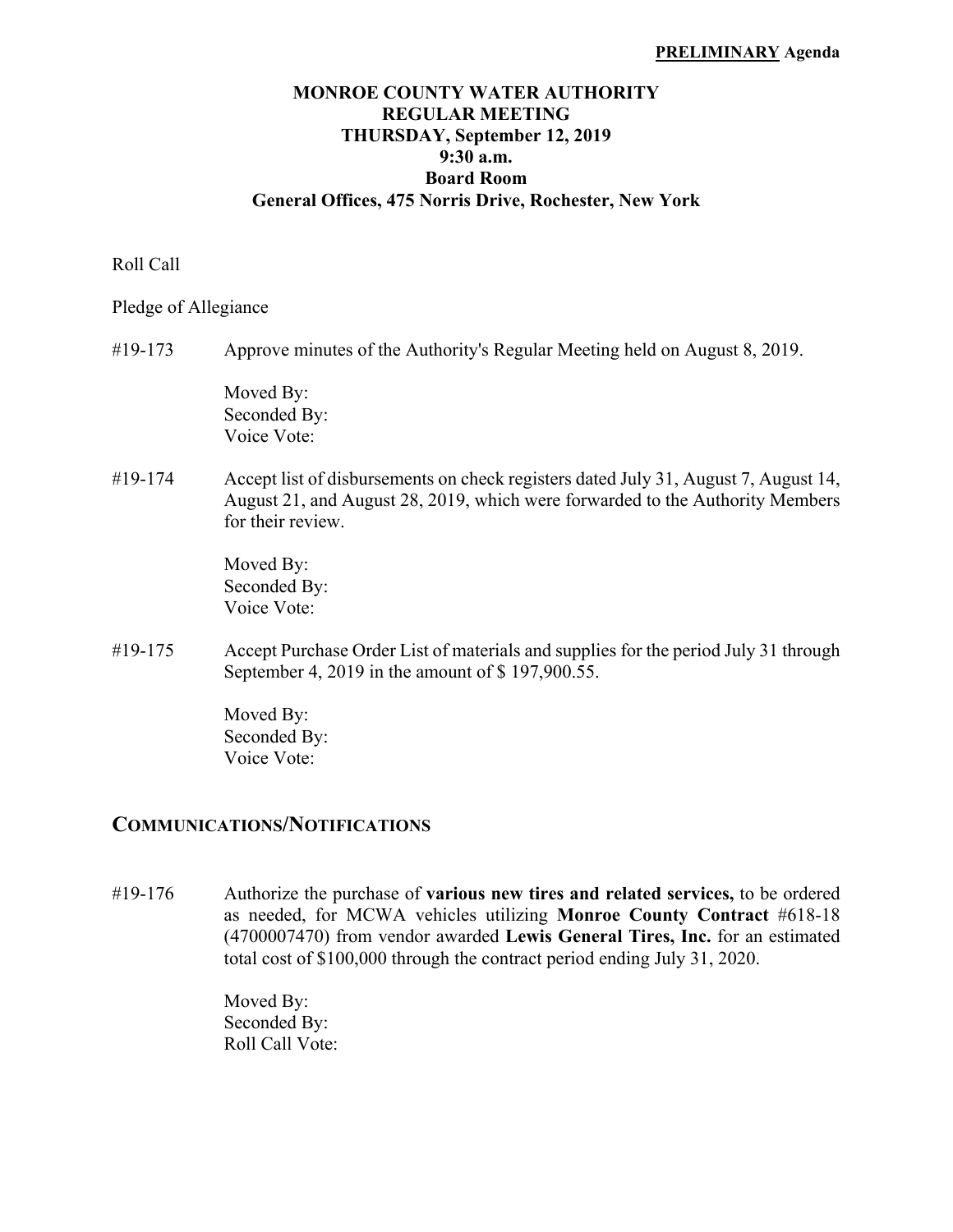## **MONROE COUNTY WATER AUTHORITY REGULAR MEETING – September 12, 2019**

#19-177 Authorize the award of a unit price contract for the **2019 Roof Replacement Program** to the low responsive, responsible bidder, **Ontario Exteriors, Inc.**, in the bid amount of \$62,070.

> Moved By: Seconded By: Roll Call Vote:

#19-178 Authorize the award of a unit price contract for the **Ridge Road West Water Main Replacement Project** to the low responsive, responsible bidder, **Keeler Construction Co., Inc.**, in the bid amount of \$1,531,928.

> Moved By: Seconded By: Roll Call Vote:

#19-179 Authorize the award of a unit price contract for **PVCO Pipe and Fittings and Miscellaneous Materials** to the low responsive, responsible bidder, **T. Mina Supply East, Inc.**, for the bid amount of \$59,903.86. The contract may be renewed for four one-year terms at the mutual, written consent of the Authority and the vendor.

> Moved By: Seconded By: Roll Call Vote:

#19-180 Authorize the award of a unit price contract for **Zinc-Coated DIP, DI Fittings, Valves and Miscellaneous Materials** to the low responsive, responsible bidder, **T. Mina Supply East, Inc.**, for the bid amount of \$68,937.35. The contract may be renewed for four one-year terms at the mutual, written consent of the Authority and the vendor.

> Moved By: Seconded By: Roll Call Vote:

#19-181 Authorize the purchase of **Allen-Bradley® Programmable Logic Controllers and ancillary equipment** such as network interface cards, power supplies, input/output (I/O) cards, cabling and displays from **Horizon Solutions, LLC** through December 31, 2021 for an estimated total cost of \$75,000.

> Moved By: Seconded By: Roll Call Vote: